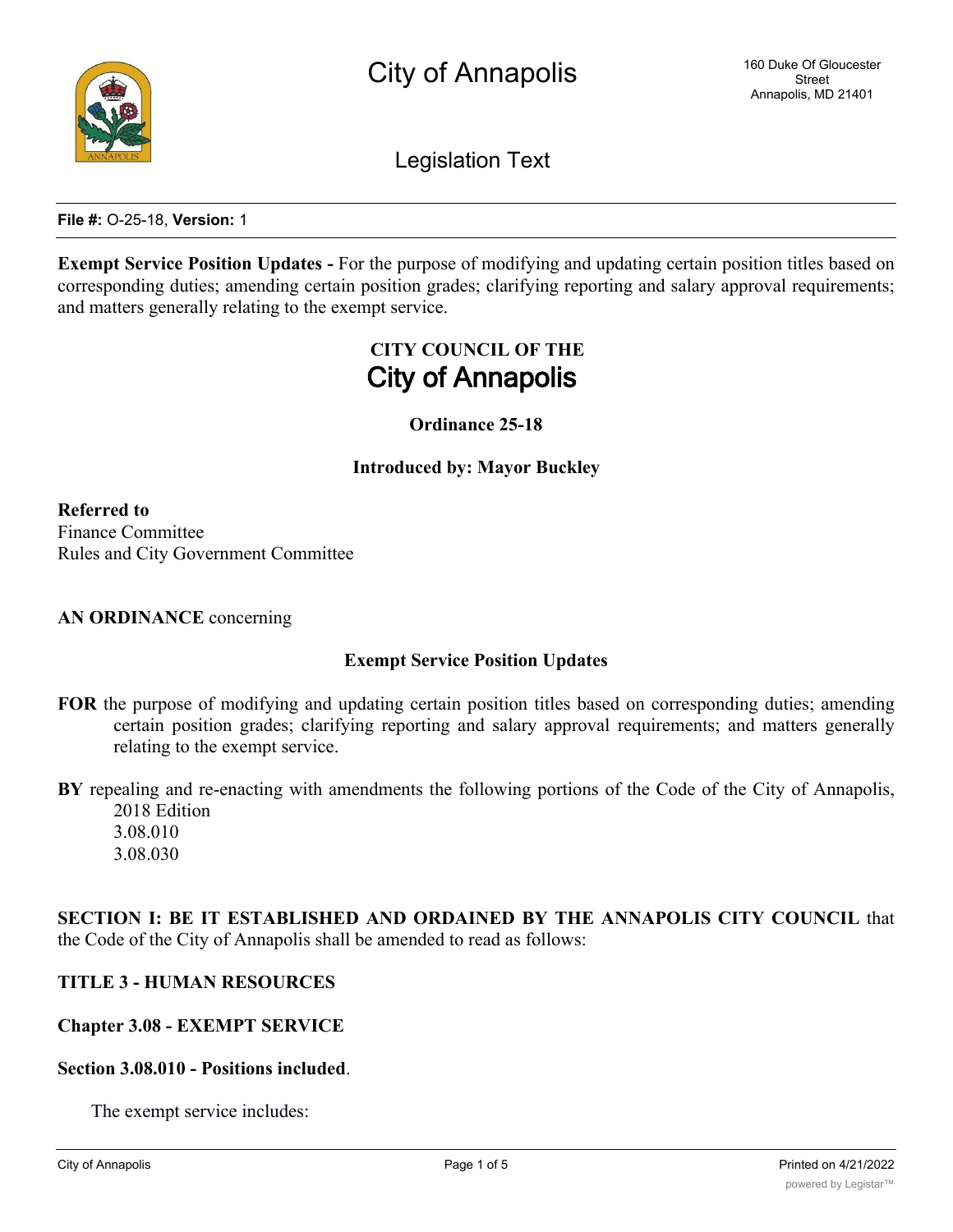- 1. All the elected officials;
- 2. All department directors;
- 3. City Manager;
- 4. Communications Officer;
- 5. City Attorney;
- 6. Assistant City Attorney;
- 7. Attorney I;
- 8. Attorney II;
- 9. Community Relations SpecialistEngagement Administrator;
- 10. HumanConstituent Services Officerand Ombudsman;
- 11. Administrative Assistant;
- 12. Assistant City Manager;
- 13. Public Information Officer and Quartermaster;
- 14. Executive Office Associate;
- 15. Recruitment/Employee Relations Administrator;
- 16. Deputy Fire Chiefs;
- 17. Police Major and Captains;
- 18. Human Resources Manager;
- 19. Director of Office of Environmental Policy; and
- 20. Economic Development Manager;
- 21. Development/Events Specialist; and
- 22. Chief of Staff.

### **Section 3.08.030 - Salary.**

A. 1. For purposes of setting annual salaries, the following positions in the exempt service are assigned grades in the City's pay plan as indicated:

| <b>Position</b>                              | Grade              |
|----------------------------------------------|--------------------|
| <b>Executive Office Associate</b>            | A10                |
| Recruitment/Employee Relations Administrator | A15                |
| Communications Officer                       | <del>A18</del> A15 |
| Deputy Fire Chief                            | F18                |
| Human Resources Manager                      | A18                |
| Director of Transportation                   | A20                |
| Director of Office of Environmental Policy   | A20                |
| Director of Recreation and Parks             | A20                |
| City Attorney                                | A20                |
| <b>Assistant City Attorney</b>               | A18                |
| Attorney I                                   | A14                |
| Attorney II                                  | A16                |
| Director of Finance                          | A20                |
| Director of Planning and Zoning              | A20                |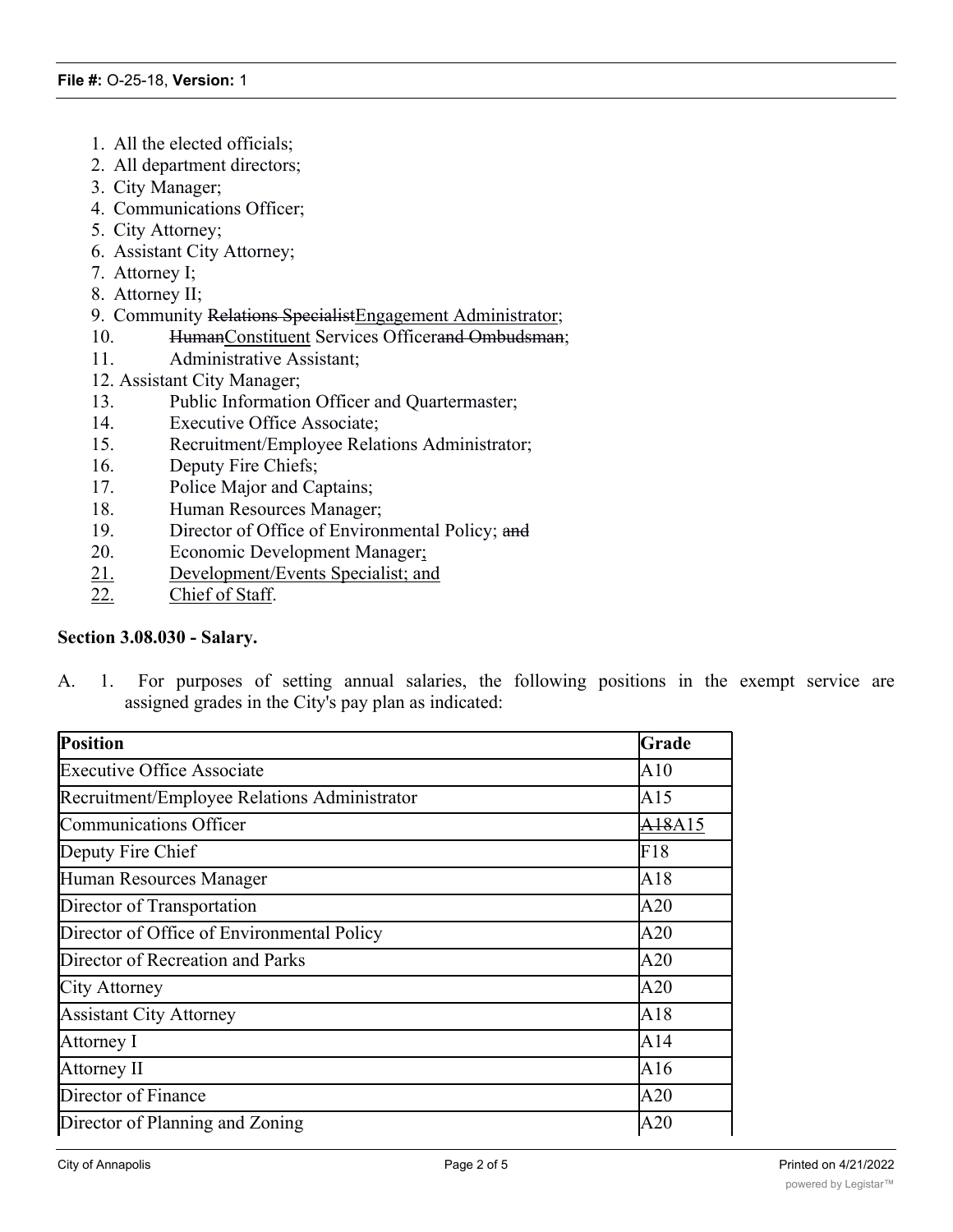| Human Constituent Services Officerand Ombudsman        | A18A14          |
|--------------------------------------------------------|-----------------|
| Community Relations SpecialistEngagement Administrator | A12A14          |
| Administrative Assistant                               | A8              |
| <b>Assistant City Manager</b>                          | A14             |
| Public Information Officer and Quartermaster           | A12             |
| Fire Chief                                             | F20             |
| Police Chief                                           | P <sub>20</sub> |
| Police Major                                           | P18             |
| Police Captain                                         | P17             |
| Director of Public Works                               | A20             |
| <b>Economic Development Manager</b>                    | A17             |
| Development/Events Specialist                          | A12             |
| Chief of Staff                                         | A16             |

director of Planning and Zoning A200 and Zoning A200 and Zoning A200 and Zoning A200 and Zoning A200 and Zonin<br>The Coning A200 and Zoning A200 and Zoning A200 and Zoning A200 and Zoning A200 and Zoning A200 and Zoning A20

- 2. The salary of the Mayor for the term of office commencing on the first Monday in December, 2017, shall be an annual salary of ninety-eight thousand dollars and an entitlement to the benefits afforded to the City's exempt service employees.
- 3. The salary of each Alderman and Alderwoman for the term of office commencing on the first Monday in December, 2017, shall be an annual salary of fifteen thousand dollars. Each Alderman and Alderwoman shall be afforded an annual allowance of one thousand five hundred dollars to be used exclusively for education and training. Aldermen and Alderwomen shall participate in the Maryland State Retirement and Pension System.
- 4. The salary of the City Manager shall be:
	- i. Salary and Performance Reviews. A base salary for the City Manager ranging from one hundred thirty thousand dollars to one hundred eighty thousand dollars per year, with incremental increases based upon annual performance reviews conducted by the Mayor. The initial base salary shall be fixed within the provided range based upon the City Manager's education and employment experience. The annual performance review shall be based upon criteria established in advance by the Mayor in consultation with the Manager of Human Resources. The base salary and increments shall be subject to cost of living increases (COLAS) every two years, based upon COLAS awarded to other City exempt service employees during the two-year period. The City Manager's compensation shall be subject to reduction to the same extent as other City exempt service employees, including reductions based upon furloughs or similar actions.
	- ii. Benefits. The City Manager is entitled to receive the same benefits as other City exempt service employees, including but not limited to inclusion in the City's health care and retirement plans, in which the City and the employee contribute in the same proportion as other City exempt service employees.
	- iii. Allowances. The City shall provide the City Manager with a City vehicle, or additional compensation to reimburse the use of a personally-owned vehicle.
	- iv. Severance Pay. Three months' severance pay of salary if a City Manager has been removed from the position without cause, but there shall be no severance pay if the removal is for cause.

 $G$ rounds for removal that constitute cause shall be 1) conviction of a felony or a felony or a felony or a felony or a felony or a felony or a felony or a felony or a felony or a felony or a felony of moral  $\alpha$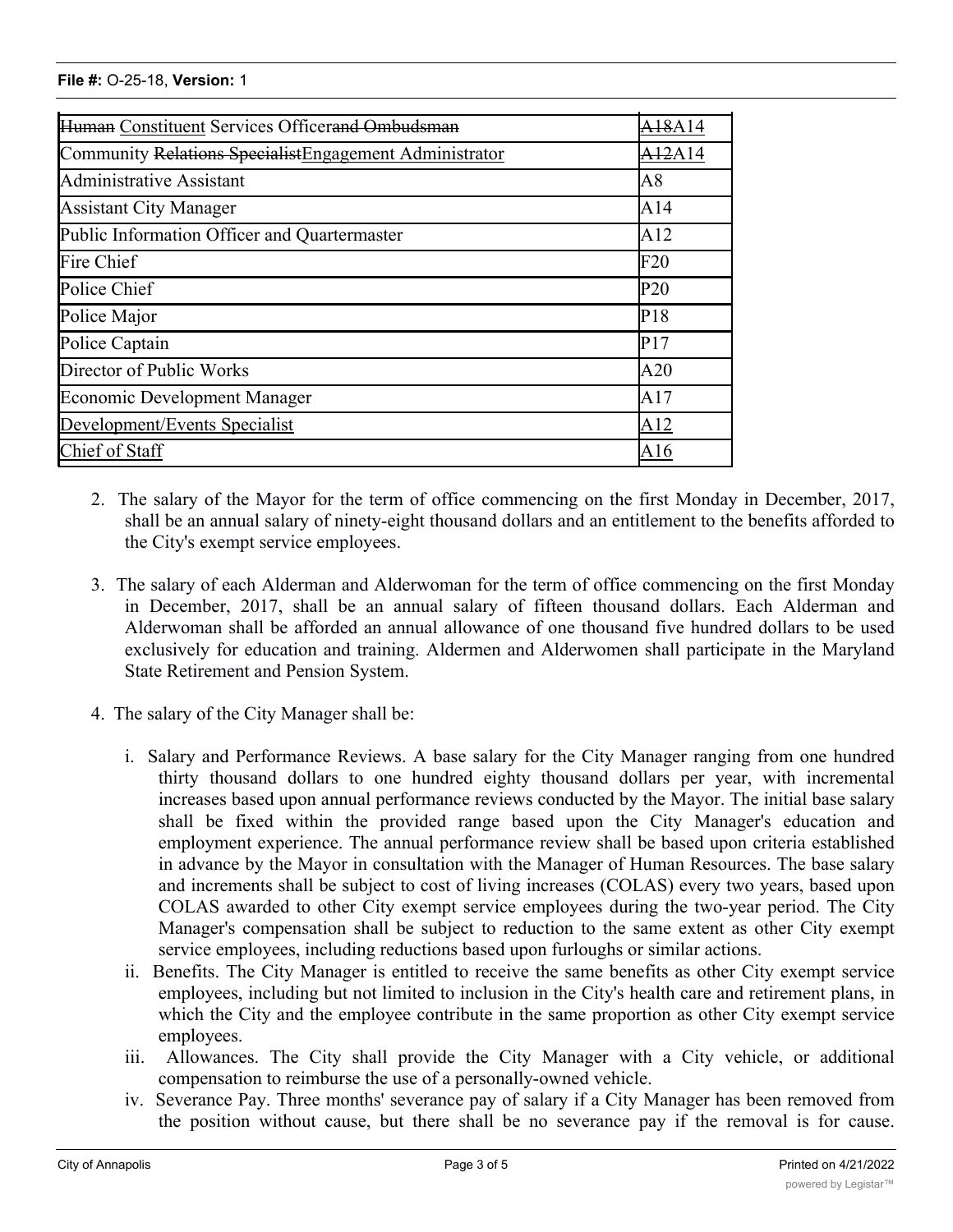Grounds for removal that constitute cause shall be 1) conviction of a felony or a crime of moral turpitude; or 2) malfeasance or misfeasance in office.

- B. Salary raises for the list of positions included in the table in Section 3.08.030A.1:
	- 1. Shall be justified by a performance evaluation by the City Manager or the Mayor, whichever is the Appointing Authority, that exceeds the minimum requirements for the position and shall be entirely at the City Manager or the Mayor's discretion, with the exception of those positions listed in Subsection (B)(2) of this Section;
	- 2. Shall be justified by a performance evaluation by the Department Director that exceeds the minimum requirements for the position for the following positions:
		- i. Deputy Fire Chiefs,
		- ii. Police Captains,
		- iii. Police Major,
		- iv. Recruitment/Employee Relations Administrator,
		- v. Assistant City Attorney,
		- vi. Attorney I<sub>7</sub>
		- vii. Attorney II,
		- viii. Public Information Officer and Quartermaster,
		- ix. Economic Development Manager.
	- 3. Shall not be awarded to an individual more frequently than once per year;
	- 4. Shall not be for an amount exceeding one pay step in the grade range for the position as set in Subsection (A)(1) of this Section;
	- 5. Shall not cause an individual's salary to exceed the maximum salary of the assigned grade.
- C. Longevity salary increases awarded to civil service employees shall not be a benefit of the exempt service.
- D. A City employee appointed to a position specified in Subsection (A)(1) of this Section shall be assigned to a salary in the new pay grade which is at a minimum five percent higher than the employee's salary prior to promotion or shall be assigned to the minimum of the new grade, whichever is higher. In no case shall the new salary exceed the maximum salary of the new grade.
- E. For positions other than those specified in Subsection  $(B)(2)$  of this Section, tThe Mayor, or City Manager,or Department Director, whichever is the Appointing Authority, may make an initial appointment at a salary greater than the first step of the assigned grade for positions that report to them. The appointment and initial salary is subject to confirmation by the City Council. For those positions specified in Subsection  $(B)(2)$  of this Section, aAppointments to the following positions made by Department Director do not require City Council approval and initial appointments may be made at a salary greater than the first step of the assigned grade subject to the availability of funding $\frac{1}{2}$ :
	- i. Administrative Assistant
	- ii. Assistant City Manager